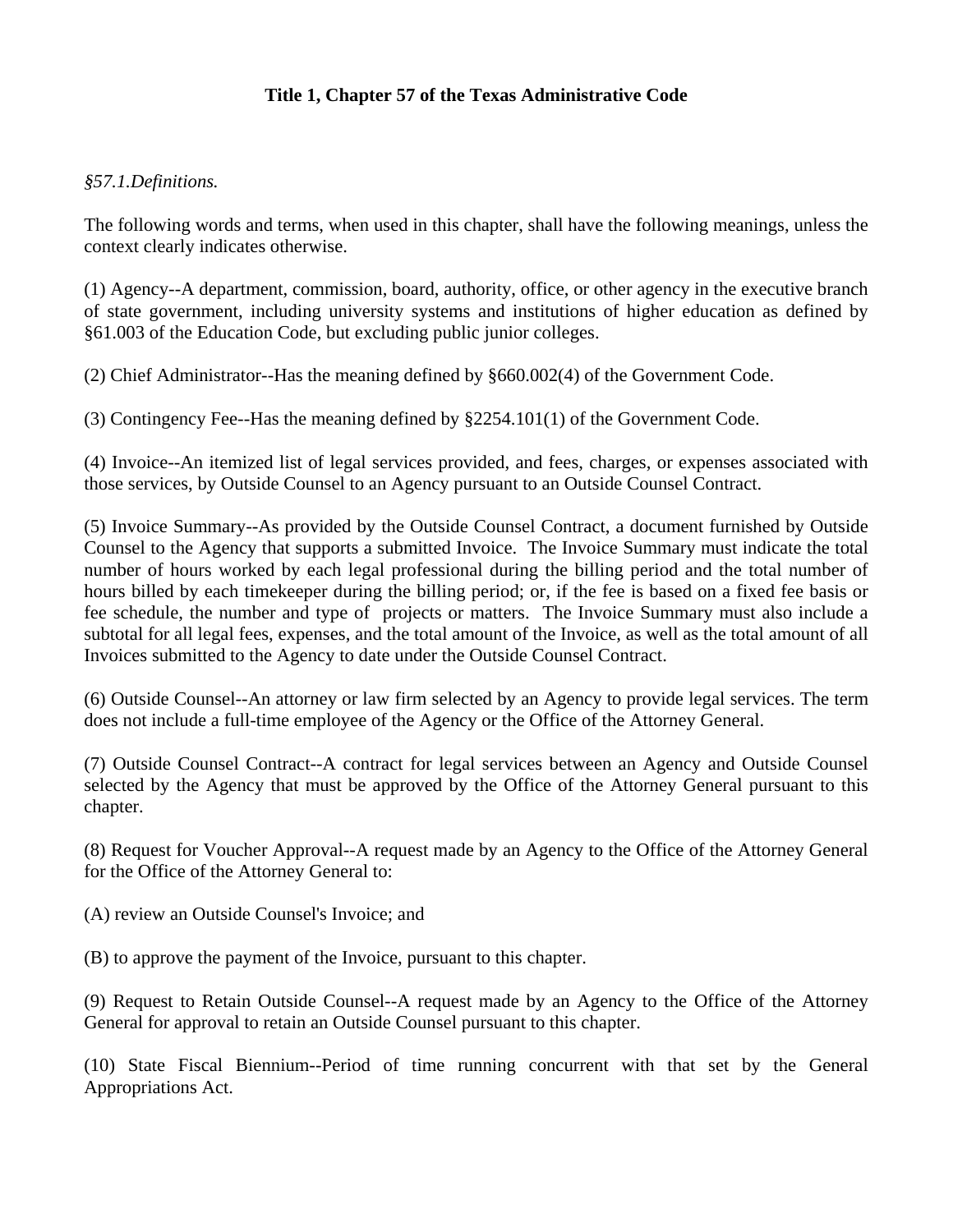## *§57.2.Application.*

(a) This chapter does not constitute independent authority for any Agency to contract for legal services with Outside Counsel.

(b) This chapter does not apply to an Agency excluded by §402.0212(a) of the Government Code or an Agency granted an exemption by, and at the sole discretion of, the Office of the Attorney General.

(c) The Attorney General, First Assistant Attorney General, or their designee, as designated in writing, may waive or modify any provision or requirement contained in this chapter at their sole discretion. To be effective, any such waiver or modification must be in writing.

(d) The Office of the Attorney General, at its sole discretion, may grant exemptions from or modify the retention of Outside Counsel process and the Request for Voucher Approval process in certain instances. Such exemptions or modifications may be based on the type and subject matter of the Outside Counsel Contract at issue.

#### *§57.3.Retention of Outside Counsel.*

(a) The Attorney General serves as the State of Texas' legal counsel and the Office of the Attorney General therefore represents state agencies and institutions of higher education. Accordingly, Agencies may not retain or select any Outside Counsel without first receiving authorization and approval from the Office of the Attorney General to do so. The Office of the Attorney General will determine if retaining Outside Counsel is in the best interest of the State.

(b) An Agency requiring legal services from Outside Counsel must first submit a completed Request to Retain Outside Counsel form to the Office of the Attorney General. The form and instructions for submitting the form are available on the Office of the Attorney General's official website or upon request from the General Counsel Division of the Office of the Attorney General.

(c) No later than ten (10) business days of receipt of the Request to Retain Outside Counsel form, the Office of the Attorney General will notify the requesting Agency that:

(1) the Agency's request has been approved and it may proceed with the process of selecting Outside Counsel;

(2) the Agency's request has been denied; or

(3) the Agency must provide the Office of the Attorney General with additional information before a decision to approve or deny the request will be made.

(d) A notification under subsection  $(c)(1)$  of this section may include limitations and requirements on the selection and retention of Outside Counsel, including, but not limited to, the requirement that the requesting Agency use the Request for Qualification Process outlined in §57.4 of this chapter.

(e) A notification under subsection  $(c)(1)$  of this section does not constitute approval of an Outside Counsel Contract.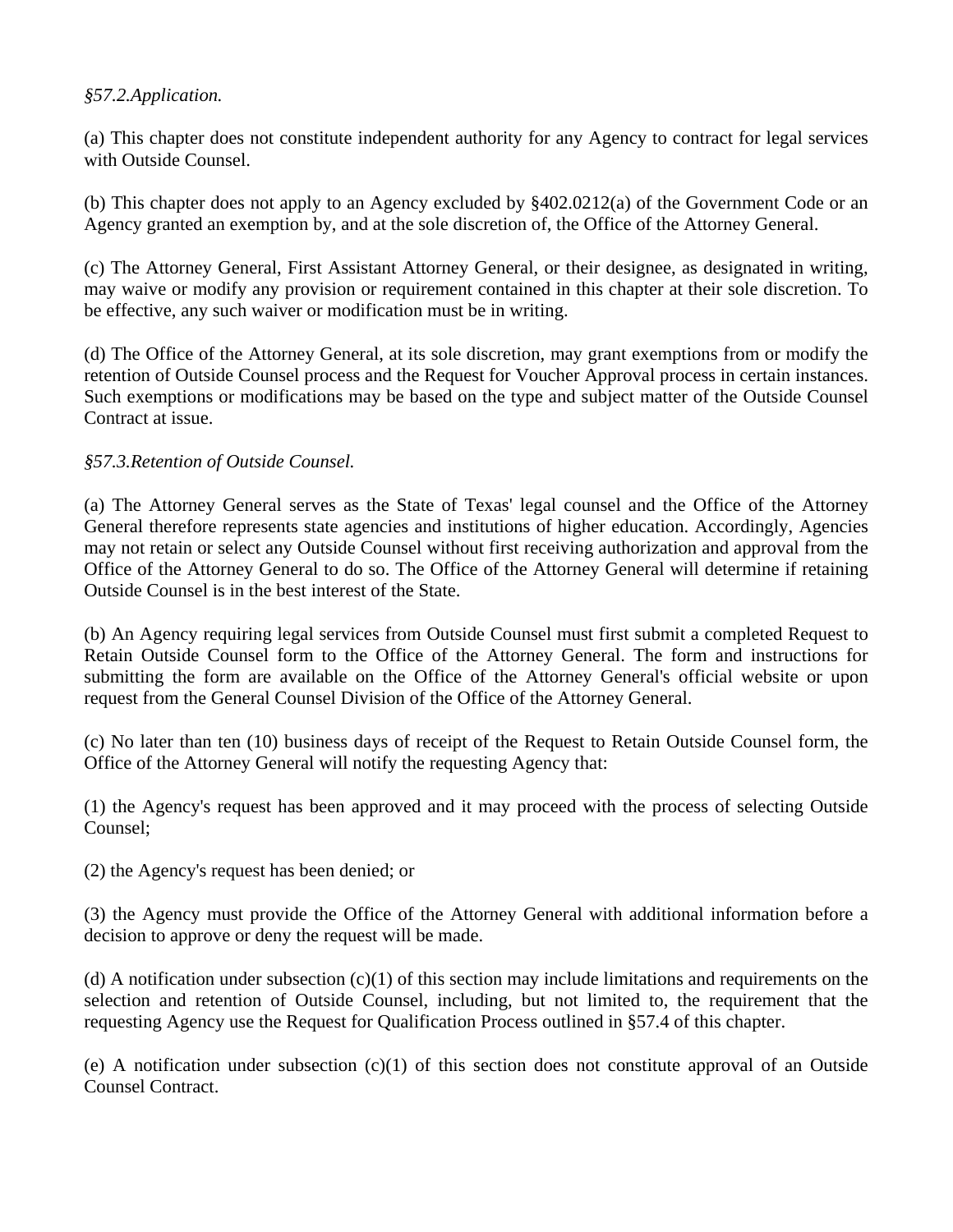(f) Except as expressly allowed by a Texas statute, final decision by the Texas Supreme Court or a final judgment by a federal court, an Agency requiring legal services from Outside Counsel on a contingency fee arrangement must first seek the written approval of the Executive Director of the Legislative Budget Board, or their authorized designee, before submitting a Request to Retain Outside Counsel form pursuant to subsection (b) of this section. The Office of the Attorney General shall not approve an Agency's Request to Retain Outside Counsel, involving a contingency fee arrangement, until the Agency provides the Office of the Attorney General with the written approval of the Executive Director of the Legislative Budget Board, or their authorized designee.

# *§57.4.Request for Qualification Process.*

(a) An Agency seeking to obtain legal services from Outside Counsel must publish a Request for Qualifications for Outside Counsel in the Texas State Business Daily for thirty (30) days.

(b) The Request for Qualifications for Outside Counsel publication must contain:

(1) a description of the legal services that the Outside Counsel will provide;

(2) the name and contact information for an Agency employee who should be contacted by an attorney or law firm that intends to submit their qualifications;

(3) the closing date for the receipt of qualifications;

(4) the procedure by which the Agency will make a selection of Outside Counsel;

(5) notice that the selection of and contracting with, Outside Counsel is subject to the approval of the Office of the Attorney General; and

(6) any other information the Agency deems necessary.

(c) After the closing date for the receipt of qualifications, the Agency may select an Outside Counsel. The Agency may only select an Outside Counsel that complied with the Request for Qualifications for Outside Counsel. The Agency shall make the selection of Outside Counsel:

(1) on the basis of demonstrated competence and qualifications to perform the legal services; and

(2) for a fair and reasonable price, which includes, but is not limited to, the hourly rates or fixed fee basis or fee schedule and expenses for legal services.

# *§57.5.Outside Counsel Contract.*

(a) Except as authorized by law, an Outside Counsel Contract or any amendment to an Outside Counsel Contract must be approved by the Office of the Attorney General to be valid and enforceable.

(b) When entering into an Outside Counsel Contract, an Agency and Outside Counsel must use the Outside Counsel Contract template promulgated by the Office of the Attorney General. The contract template and instructions on submitting it are available on the Office of the Attorney General's official website or upon request from the General Counsel Division of the Office of the Attorney General.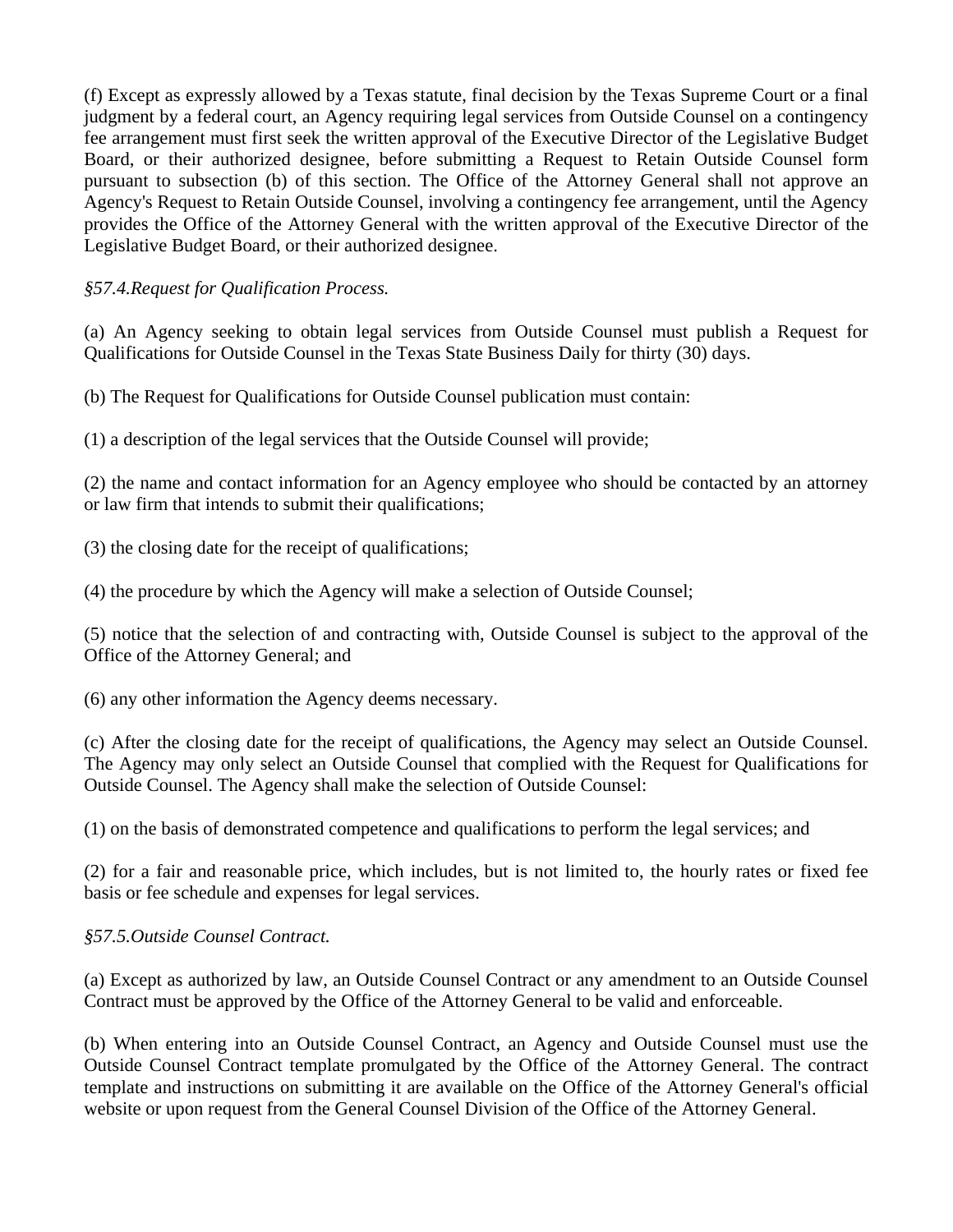(c) In the event of an inconsistency between this chapter and an executed Outside Counsel Contract, the contract shall prevail.

(d) Once an Agency selects an Outside Counsel, the Agency shall submit one copy of its proposed Outside Counsel Contract to the Office of the Attorney General for approval pursuant to this chapter. The Outside Counsel Contract must be signed by an authorized representative of the Outside Counsel and the chief administrator of the Agency, or authorized designee.

(e) Upon receipt of a proposed Outside Counsel Contract, the Office of the Attorney General will review the contract and either approve or reject it based upon the best interest of the State and compliance with state law.

(f) If the Office of the Attorney General approves a proposed Outside Counsel Contract, an authorized representative of the Office of the Attorney General will indicate that approval on the contract and return the signed copy to the Agency.

(g) If the Office of the Attorney General rejects a proposed Outside Counsel Contract, it will contact the submitting Agency to discuss the basis for the rejection and to explore whether revisions to the proposed contract could rectify the basis for the rejection. In the event the proposed contract is rejected and rectifying amendments are not acceptable or possible, the Office of the Attorney General will contact the submitting Agency to discuss alternatives to representation by the selected Outside Counsel.

# *§57.6.Invoices for Legal Services and Expenses.*

(a) Outside Counsel shall prepare correct and complete Invoices and submit them, along with an Invoice Summary, for the billing period to the Agency for payment.

(b) A correct and complete Invoice must include, at a minimum, the following information:

- (1) Outside Counsel Contract identification number;
- (2) Agency name;
- (3) Outside Counsel name;

(4) Vendor Identification Number (assigned by the Texas Comptroller of Public Accounts), Social Security Number of an authorized representative of Outside Counsel or other appropriate payment identification number;

- (5) Invoice number and date;
- (6) Billing period of services rendered for which payment is being sought;

(7) Description and date of the task or service provided, the billable time for the task or service, the name and position (partner, associate, paralegal, etc.) of the timekeeper that performed the task or service, and the applicable hourly rate; or, if the fee is based on a fixed fee basis or fee schedule, the number and type of projects or matters;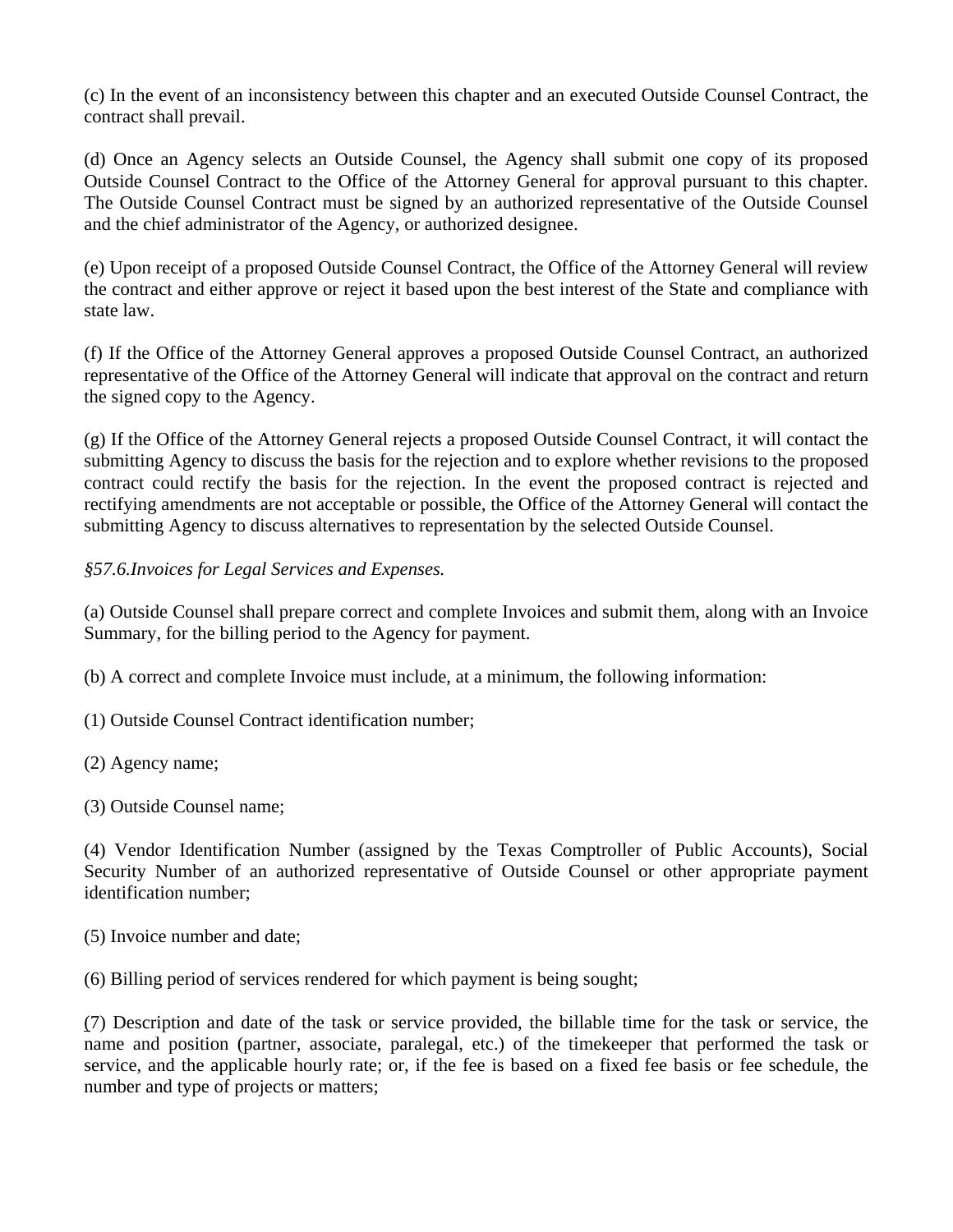(8) For filing charges, a description of the document filed and the name and location of the entity the document was filed with;

(9) For expenses, a copy of each receipt or other proof of payment; and

(10) Other information requested by the Agency or the Office of the Attorney General.

(c) Unless requested to do so by the Agency or the Office of the Attorney General, Outside Counsel must not include information in its Invoices that is not related to compensable charges or reimbursable expenses.

(d) Outside Counsel must verify, in writing, upon the submittal of each Invoice, that the Invoice is correct and complete and that: (1) the legal services being billed for were performed and were reasonable and either necessary or advisable;

 (2) the legal services being billed for were within the term and scope of services of the Outside Counsel Contract;

(3) the legal billing rates are the same as those set in the Outside Counsel Contract;

(4) any expense that requires the Agency's pre-approval was in fact pre-approved; and

(5) the total amount of the Invoice, along with all prior payments made to Outside Counsel under the Outside Counsel Contract, do not exceed the maximum liability amount set in the Outside Counsel Contract.

# *§57.7.Agency Review of Invoices.*

(a) Upon receipt of an Invoice, the Agency shall immediately mark the Invoice with the date the Agency received the Invoice. The Agency must review the submitted Invoice, and any other information deemed necessary, to verify that: (1) the legal services contained in the Invoice were performed and were reasonable and either necessary or advisable;

(2) the legal services contained in the Invoice were performed within the term and scope of services of the Outside Counsel Contract;

(3) the legal billing rates are the same as those set in the Outside Counsel Contract;

(4) any expense that requires the Agency's pre-approval was in fact pre-approved; and

(5) the total amount of the Invoice, along with all prior payments made to Outside Counsel under the Outside Counsel Contract, do not exceed the maximum liability amount set in the Outside Counsel Contract.

(b) If the Agency determines that the submitted Invoice is correct and complete, and should be paid, the Agency's chief administrator or their designee must:

(1) approve the Invoice;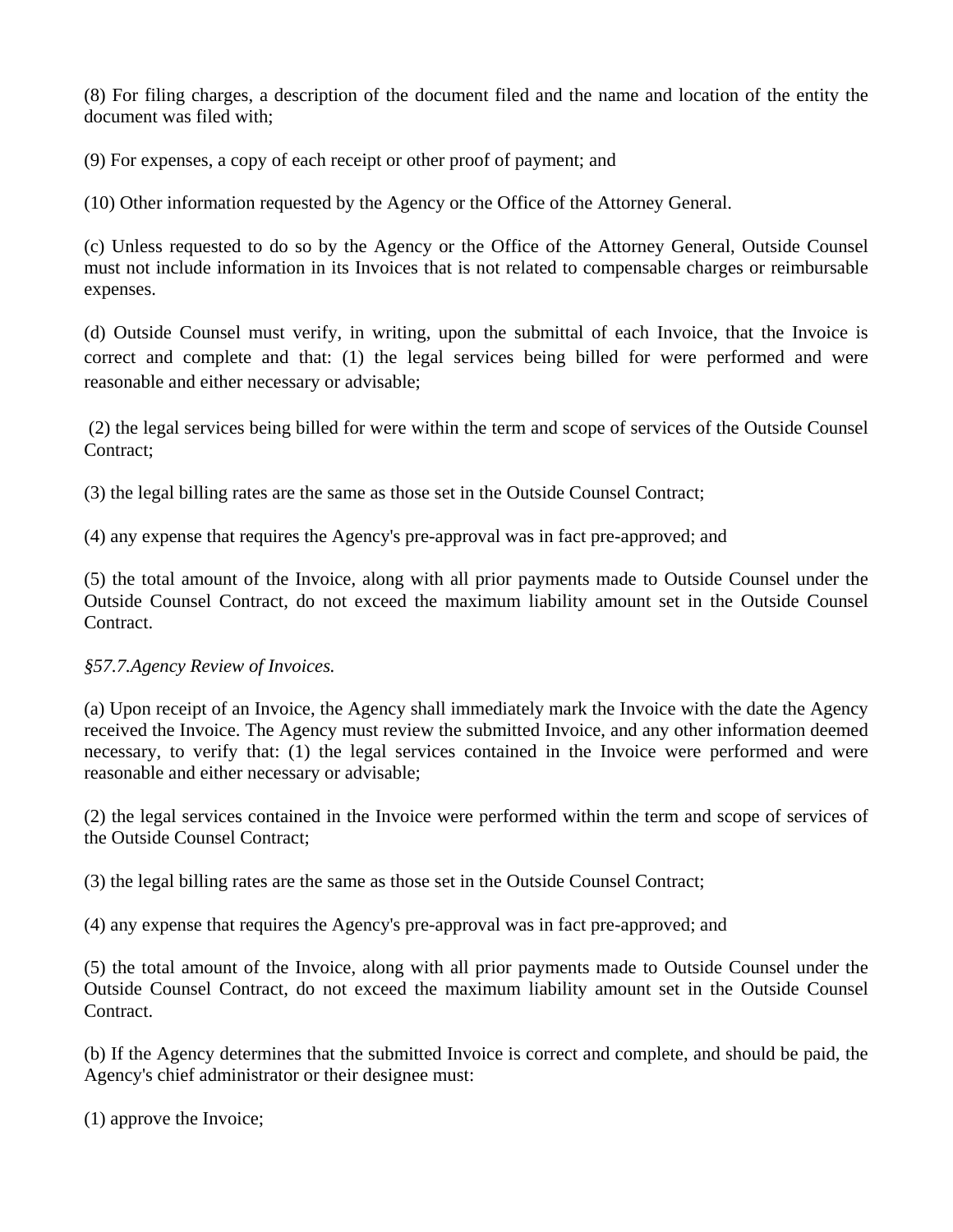(2) verify that the requirements in subsection (a)(1) - (5) of this section have been met and attest to that verification with his or her signature;

(3) submit the Invoice and other required information to the Office of the Attorney General pursuant to §57.8(b) of this chapter; and

(4) if necessary, enter relevant information into the Uniform Statewide Accounting System.

(c) If the Agency determines that the Invoice is not correct and complete, and should not be paid, even in part, the Agency's designated representative must immediately notify Outside Counsel in writing that the Invoice is deficient and attempt to resolve the Invoice deficiency with Outside Counsel in a mutually agreeable manner.

(1) If the Invoice deficiency can be resolved in a reasonable time and in a mutually agreeable manner that results in a correct and complete Invoice, Outside Counsel should submit that Invoice to Agency for review and approval pursuant to §57.6 of this chapter.

(2) If the Invoice deficiency cannot be resolved in a reasonable time, the Agency should reject and deny payment for the disputed portions of the Invoice and approve the undisputed portions of the Invoice pursuant to subsection (b) of this section so that the undisputed portions of the Invoice can be processed for payment pursuant to this chapter. If necessary, Outside Counsel may resubmit the disputed and rejected portions of the Invoice to Agency once the deficiency is resolved in a mutually agreeable manner with Agency. In the event that Outside Counsel and Agency mutually agree on a resolution, then Outside Counsel must follow the steps in §57.6 of this chapter.

 (d) Contingency Fee Outside Counsel may be required to submit Invoices for review as requested by the Office of the Attorney General.

# *§57.8.Agency Submission of Request for Voucher Approval to the Office of the Attorney General.*

(a) An Invoice may not be paid without the prior approval of the Office of the Attorney General.

(b) If the Agency approves an Invoice, or a portion of an Invoice, pursuant to §57.7(b) of this chapter, the Agency must submit the following information to the Office of the Attorney General within ten (10) business days of receiving the Invoice from Outside Counsel:

- (1) a Request for Voucher Approval;
- (2) a copy of the Invoice and Invoice Summary at issue;
- (3) evidence of the date the Agency received the Invoice;
- (4) a copy of the verification required by  $\S 57.7(b)(2)$  of this chapter;
- (5) other information requested by the Office of the Attorney General;

(6) any other information the Agency deems necessary for the Office of the Attorney General to conduct a review of the Invoice; and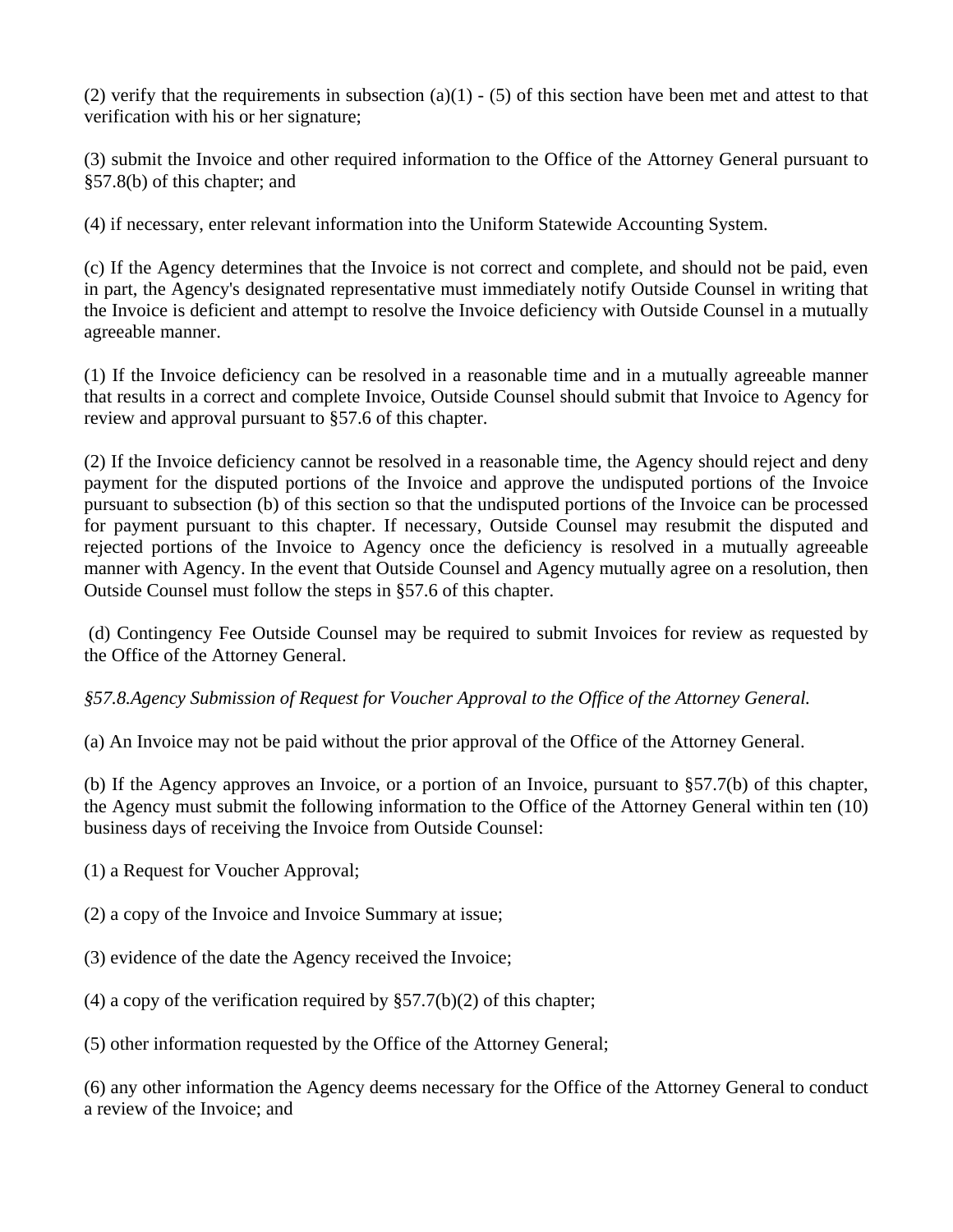(7) if necessary, a description of any disputed charge that the Agency has not approved for payment and the reason(s) why it was not approved.

(c) If the Office of the Attorney General determines that a properly submitted Invoice, or a portion thereof, is eligible for payment, it will provide the Agency with a voucher approval and, if necessary, enter relevant information in the Uniform Statewide Accounting System.

(d) If the Office of the Attorney General determines that any portion of an Invoice is not eligible for payment, it will immediately notify the Agency of that decision. The Agency may then, after consulting with Outside Counsel:

(1) abide by the Office of the Attorney General's determination to deny payment;

(2) inform the Office of the Attorney General that the Agency and the Outside Counsel agree that the payment should be denied and the Invoice will be withdrawn; or

(3) submit a new Invoice for review and approval after resolving the Invoice deficiency with Outside Counsel in a mutually agreeable manner.

(e) The Office of the Attorney General will not approve payment of an Invoice in an amount that is greater than the amount approved by the Agency under §57.7(b) of this chapter.

(f) The Office of the Attorney General, at its sole discretion, may permit Agencies to submit information other than the information specified in subsection  $(b)(1) - (7)$  of this section before the Office of the Attorney General approves or disapproves payment of an Invoice. The Office of the Attorney General will specify what information is acceptable for an Agency to submit under this subsection.

(g) Except as allowed by the Office of the Attorney General, Agencies may submit only one Request for Voucher Approval per billing period per contract.

# *§57.9.Administrative Fee.*

(a) Outside Counsel must pay a non-refundable administrative fee to the Office of the Attorney General for the Invoice review described in §57.8 of this chapter. Outside Counsel may not charge, or seek reimbursement from, the Agency for payment of this administrative fee.

(b) The administrative fee described in subsection (a) of this section is incurred on the date that the first Invoice after the effective date of this chapter is submitted to the Agency. Any Invoice submitted to the Office of the Attorney General by the Agency before the administrative fee has been submitted by the Outside Counsel to the Office of the Attorney General shall be deemed incorrect and incomplete and not eligible for payment.

(c) The administrative fee is set as follows:

(1) For an Outside Counsel Contract with a maximum liability of less than \$2,000.00, but more than \$0.00, the administrative fee is \$100.00.

(2) For an Outside Counsel Contract with a maximum liability equal to or greater than \$2,000.00 but less than \$10,000.00, the administrative fee is \$200.00.